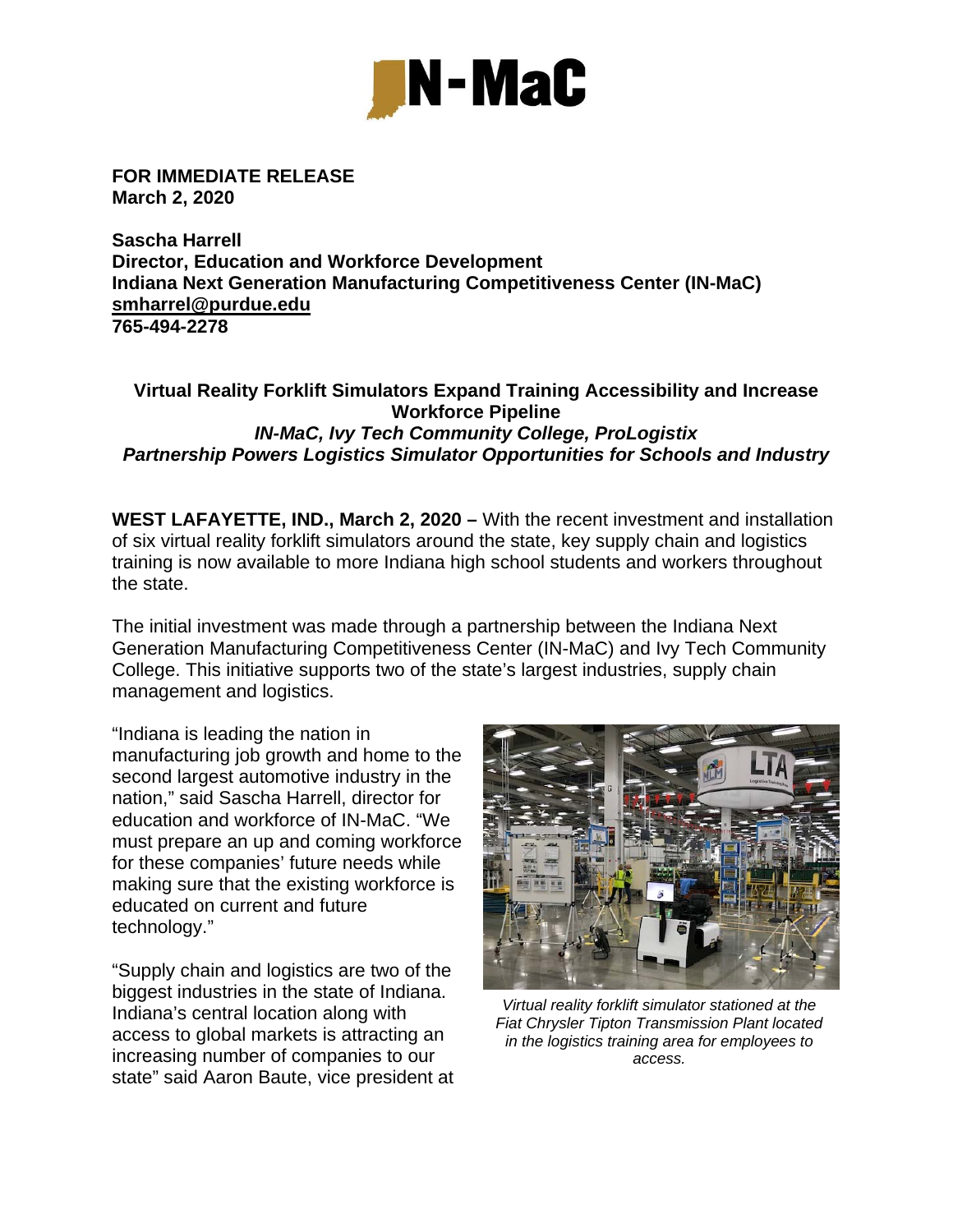

Ivy Tech Community College. "The certificates for completion of the forklift simulation are designed specifically for the supply chain and logistics fields."

The desktop forklift simulator training has additional benefits including decreased risk, controlled environments, customized simulation scenarios, objective data evaluation and remote training opportunities. Because of efficiencies in the training and a controlled environment, 15 hours of simulator training can replace 45 hours of training.

ProLogistix, initiated their forklift simulator program in 2017, and after seeing the success of the simulators, purchased additional simulators for their workforce. Thanks to a five-day training-to-work program with ProLogistix, the nation's first



*ProLogistix on-site virtual reality desktop simulators stationed at their Indianapolis office to train potential supply chain and logistics workers.* 

and largest logistics workforce specialists and placement firm.

"The battle we have across the country is finding training programs that industry partners recognize and that deliver a high level of detail and realism in material handling simulation models," said Kristin Bevens, division vice president, ProLogistix. "Indiana is lucky to have this partnership in place."

As supply chain and logistics workforce needs evolve, IN-MaC and Ivy Tech Community College continue to partner with private sector industry leaders to evaluate and implement innovative strategies to address these needs. To learn more about IN-MaC and its many programs, visit *www.Purdue.edu/IN-MaC*.

# # #

**IN-MaC** is creating an ecosystem for education, industry and communities to create meaningful experiences in manufacturing pathways. By providing high-impact programs and services to enhance workforce talents and capabilities, IN-MaC is supporting Indiana's present and future workforce by facilitating connections between educators and industry to catalyze the formation of near-term and long-term skills in a highly accessible manner.

IN-MaC supports a variety of K-12 STEM, skilled trades, degree (associates and undergraduate) and certificate programs. IN-MaC amplifies impact and access by sharing replicable models across the state nation.

**Ivy Tech Community College** serves communities across Indiana, providing worldclass education and driving economic transformation. It is the state's largest public